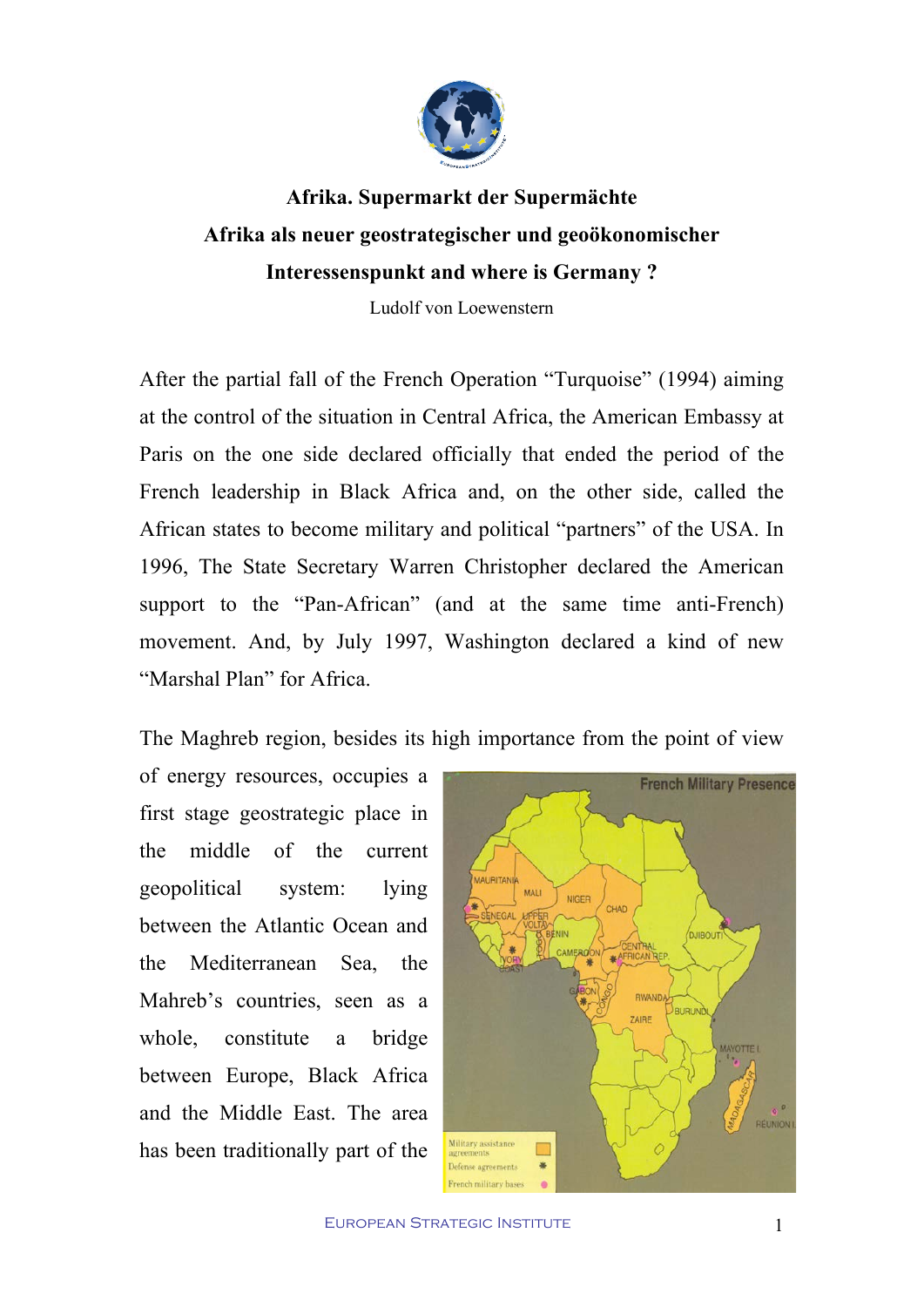

European geopolitical sphere of influence as Morocco, Algeria, Mauritania together with the Sahel and most of the West African countries have been former colonies or protectorates of France, with the exception of Libya which has been an Italian colony before the Second World War. During the Cold War period all countries of the area have been independent from their European metropolis but, with the tolerance of not the support of the USA, France continued to exercise its geopolitical influence on them in order to refrain the expansion of the Soviet influence in the whole African continent. Thus, during the Cold War era, France had military assistance agreements with 18 African states, defense agreements with 6 states and military bases on 7 states in the Sahel as well in the Western, the Central and Eastern Africa. The Maghreb countries were out of the French zone of military presence (Algeria and Libya having choose the camp of the non-alignment countries) but Paris was still exercising its economic and political influence on them (with the exception f Libya).

In the post-Cold War era, African geopolitics begun to change rapidly as, on one hand, Washington had no more reasons to tolerate French presence in this continent rich in natural resources (energy, minerals, uranium), and, on the other hand, a new regional geopolitical player appeared, the South African Republic with strong strategic ties with the Anglo-American world. After the partial fall of the French Operation "Turquoise" (1994) aiming at the control of the situation in Central Africa, the American Embassy at Paris on the one side declared officially that ended the period of the French leadership in Black Africa and, on the other side, called the African states to become military and political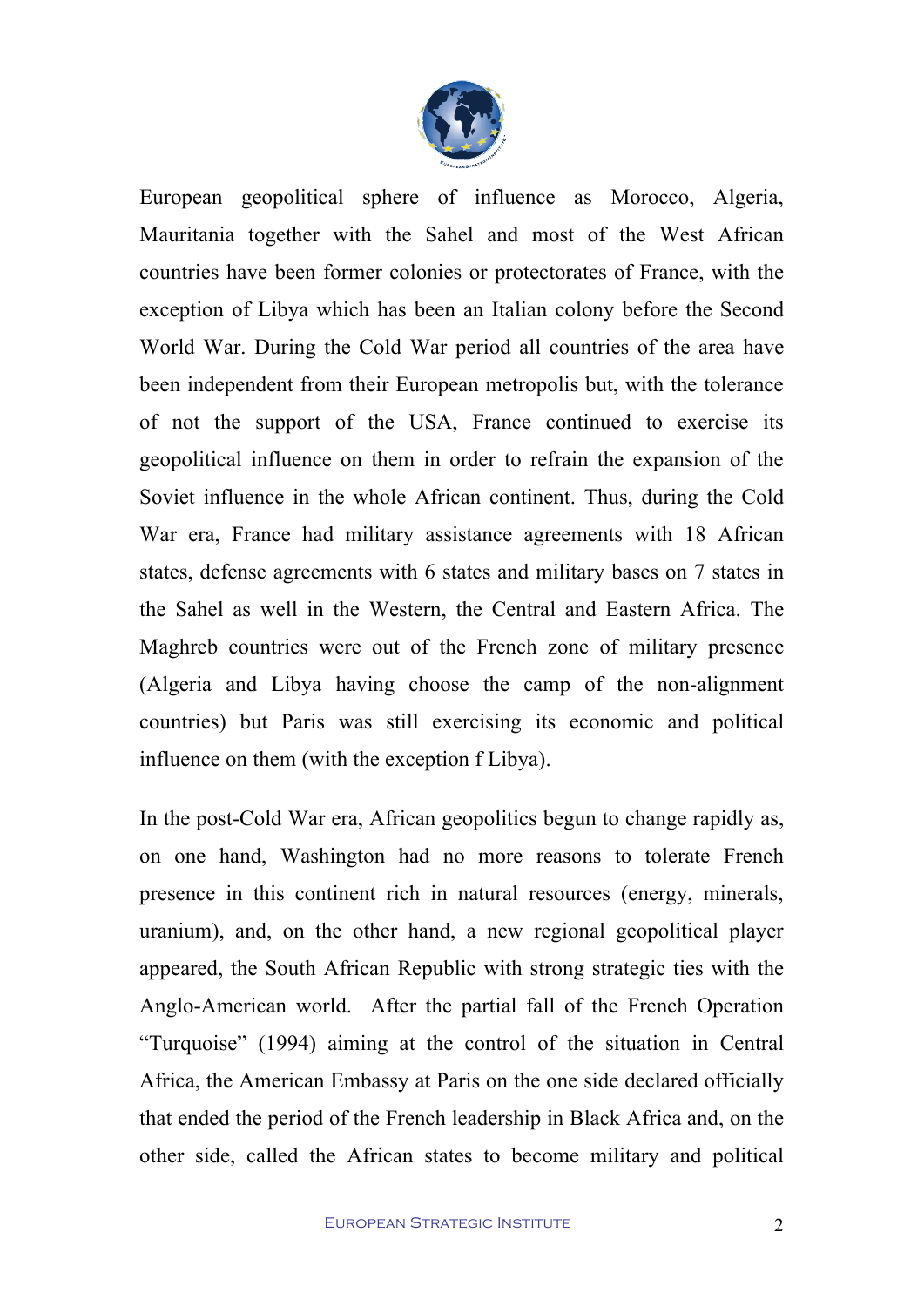

"partners" of the USA. In 1996, The State Secretary Warren Christopher declared the American support to the "Pan-African" (and at the same time anti-French) movement. And, by July 1997, Washington declared a kind of new "Marshal Plan" for Africa. After 11 September 2001, the antiterror war offered to Washington the golden opportunity to approach the Maghreb and the Sahel countries as well, most of which, mainly for reasons of domestic policy, did not hesitate to shift toward the American factor: anti-terror war is viewed also as a good opportunity by Rabat, Algiers and Tripoli regimes to strengthen their political power in the interior of their countries using American political and economic support and, consequently, not to be exclusively submitted to the support of the European countries very sensible in respect to the issue of the human rights almost systematically violated by Maghreb and Sahel governments.

Nevertheless, on the other side, Maghreb countries enjoy of the EU's Souther Dimension policy launched by the Barcelona Process in the wider frame of the EU's Neighbouring policy.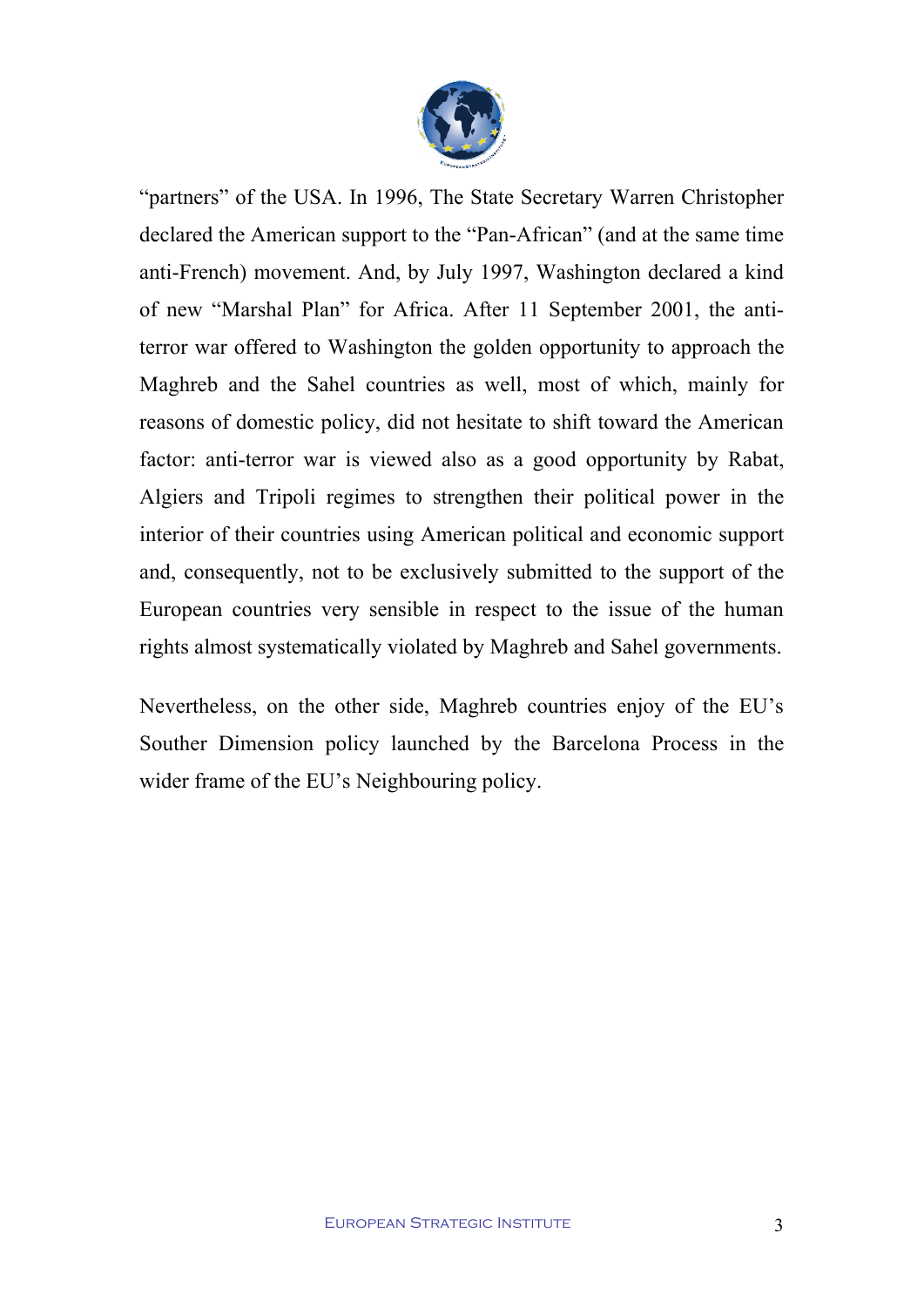



The EU's Southern Dimension policy encourages economic development, promotes the rule of law, seeks the protection of human rights and supports the growth of democratic institutions - objectives which are increasingly being recognised as security policies of the EU. The EU actually promoted this project because it believed that its own security and prosperity were intimately bound up with developments on the southern shore of the Mediterranean: problems stemming from political paralysis or repression, domestic or regional strife, and economic stagnation/regression in the South would spill over to the Northern shore of the Mediterranean, and given the elimination of internal barriers within the EU, to the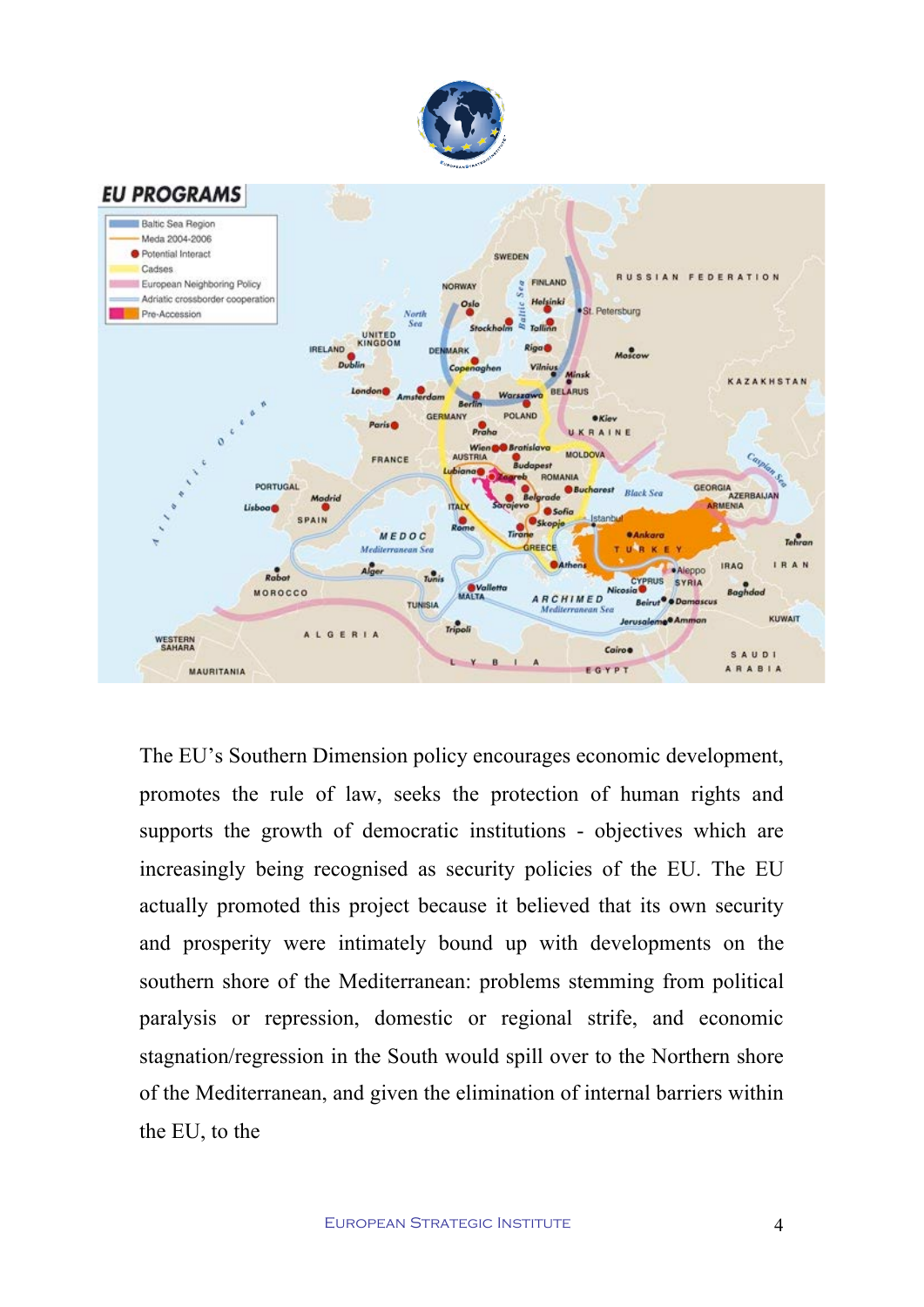

rest of the continent; if these problems remain unsolved, they would affect EU security [see analytically: I. Loucas, Erarbeiten Fachlicher Grundlagen "Geopolitik", AGeoBw (AP2), Januar 2006, pp. 93-100]. Military aspects were deliberately excluded from the project's agenda. First of all due to a broader definition of security which focuses on political and socio-economic causes of instability rather than on "hard" security issues and secondly due to the inter-regional frictions, that did not allow the tackling of hard security issues at a time when the project was established.

Theoretically the EMP offers a new instrument for collective foreign policy action but, because practically the politics of the Mediterranean are so complex, EU member states still prefer to go it alone. The reality of the most pressing security concerns for Europe emanating from the Mediterranean has led individual EU member states to act in a bilateral rather than a multilateral fashion, in order to secure their own interests (specifically in the area of migration and post-11 September 2001 terrorism). There are clearly varying degrees of threat which EU member states feel emanating from the Mediterranean partners of the Southern Dimension (authoritarian regimes, radical Islamic fundamentalism, demographic growth, economic deterioration, increasing migration pressures and the rising welfare gaps within and around the area). Rather, the project is taken as a framework for all Euro-Mediterranean partners to co-operate to transform economic instability into prosperity. This is but only one type of security reading, which prioritises economics. Thus, although the EU's Mediterranean framework has managed to bring together countries with historical animosities, the Mediterranean area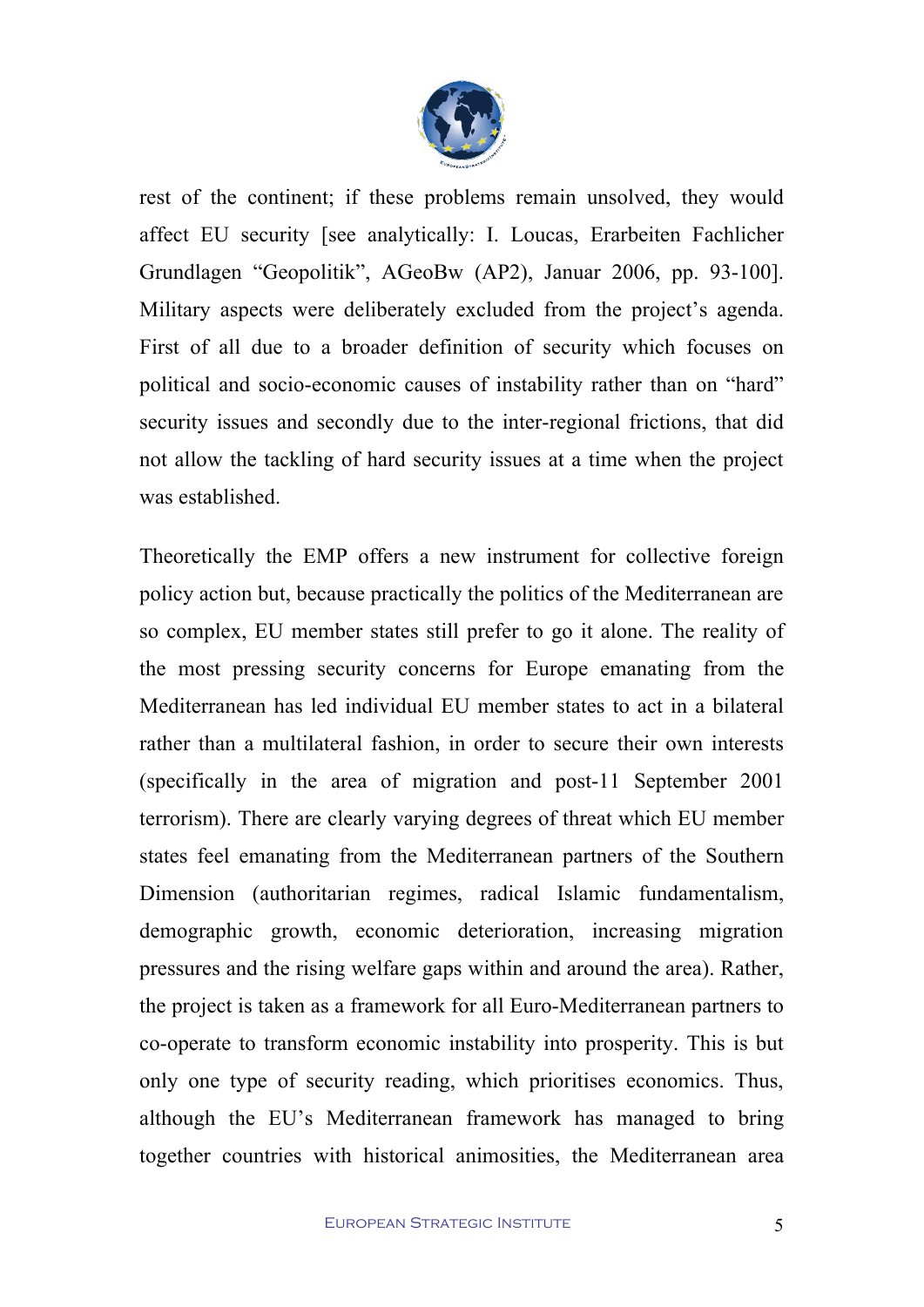

represents a case for the failure of the "regionalist thinking". With individual member states acting on their own through bilateral relations with Mediterranean partners, this strategic thinking (based mostly on reasons of historical relations, that is colonialism, geographic proximity, economic and security influence and interests) on the part of EU member states has further weakened the unity/coherence of the EU, affected the efficiency of its common foreign and security policy and impeded the development of a consistent regional approach.

In this frame, France follows its own geopolitical road, continuing to view as a vital area for its strategic interests the regions of Maghreb, Sahel and Western Africa, where, however, American presence is fast growing. The latter, being so far rather discrete in the ethnic conflicts and civil wars area of Western Africa, where French troops are constantly



deployed, has already been much more important in the Sahel area with a clear tendency of expansion Northward, toward the Maghreb, through the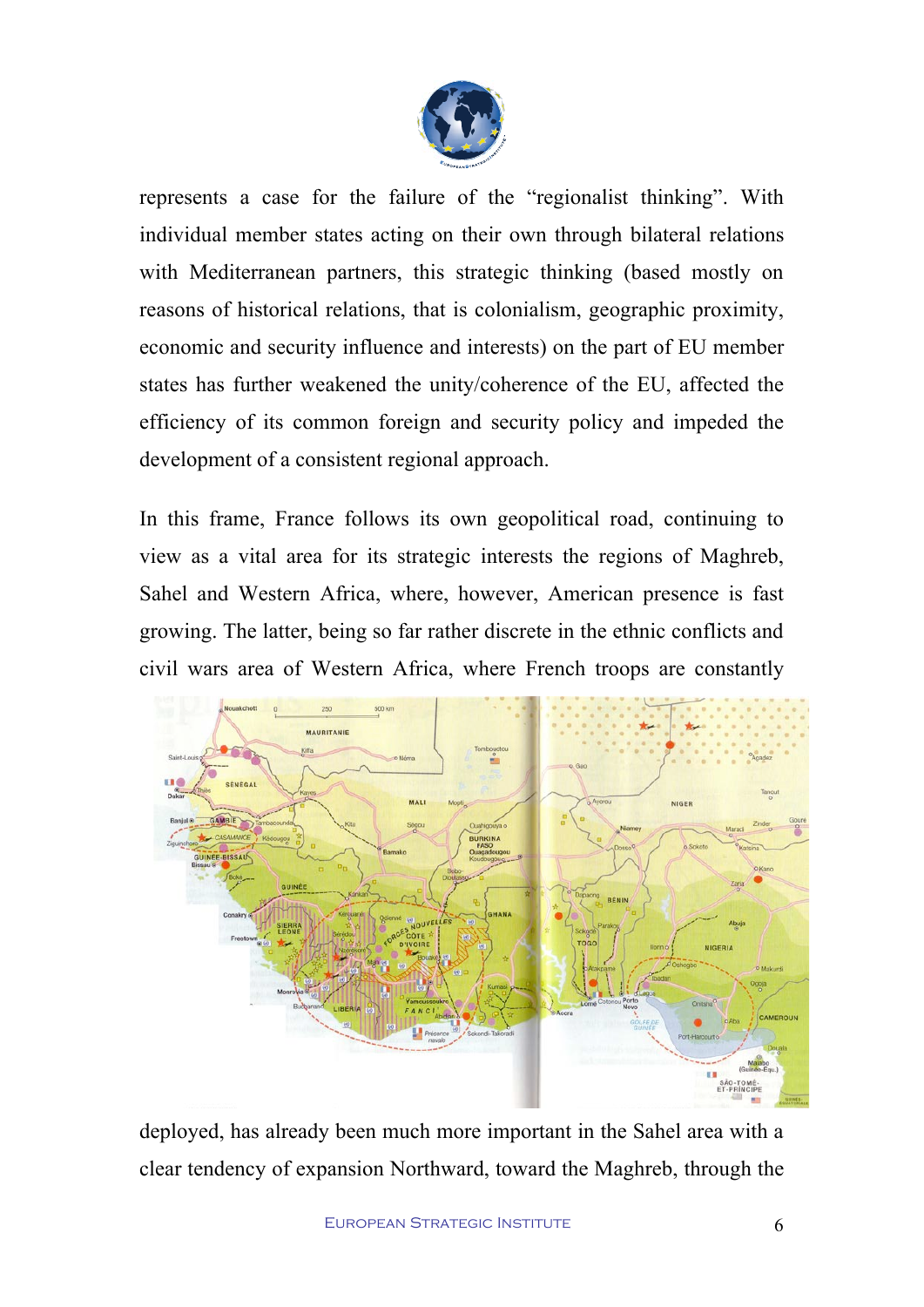

Pan Sahel Initiative project (2002-2005) replaced by the Trans-Sahara Counter Terrorism Initiative (2005).

In October 2002 a group of US State-representatives, visited Chad, Niger, Mauritania and Mali, briefing host nations on the Washington's Pan Sahel Initiative (PSI), a program designed to protect borders, track



movement of people, combat terrorism, and enhance regional cooperation and stability by detecting and responding to suspicious movement of people and goods across and within their borders through training, equipment and cooperation. Its goal was supposed to be the support of two US national security interests in Africa: waging the war on terrorism and enhancing regional peace and security.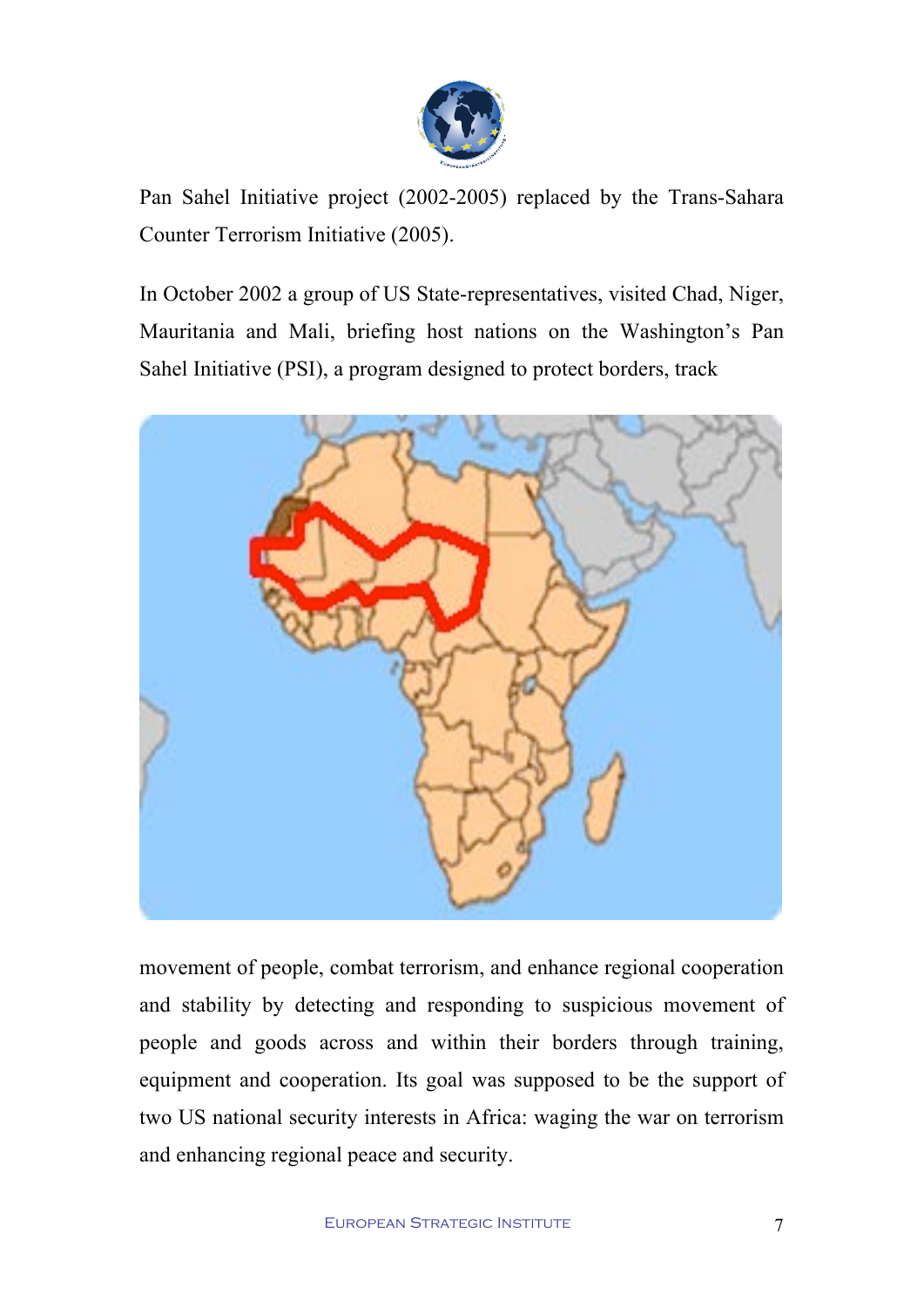

In the frame of PSI, during next years technical assessments had taken place in each country aiming to assist participating countries to counter known terrorist operations and border incursions, as well as trafficking of people, illicit materials, and other goods.

Accompanying the training and material support was a program to bring military and civilian officials from the four countries together to encourage greater cooperation and information exchange within and among the governments of the region on counterterrorism and border security issues.

In 2004, US Marine Corps Gen. James Jones, the Commander of US European Command, which covers most of Africa, said that shortly after he took command of NATO in January 2002, a six-month analysis of US force structure within European Command concluded that the United States likely would face a number of security challenges in Africa over the next 10 to 15 years and that a more robust engagement was needed: "Late last year, soldiers from the  $10<sup>th</sup>$  Special Forces Group began training military forces in Mali, Mauritania, Chad and Niger under the Pan-Sahel Initiative, a \$7 million State Department program designed to help the security forces of those impoverished nations defend against terrorists. That effort follows the establishment of Task Force Horn of Africa, where more than 1.200 Marines and special-operations soldiers are heading up anti-terror training and operations in eastern Africa from a base in Djibouti". The Pan-Sahel Initiative has been conceived as the newest front in the "American campaign against terrorism ... in a region that military officials fear could become the next base for Al Qaeda - the largely ungoverned swath of territory stretching from the Horn of Africa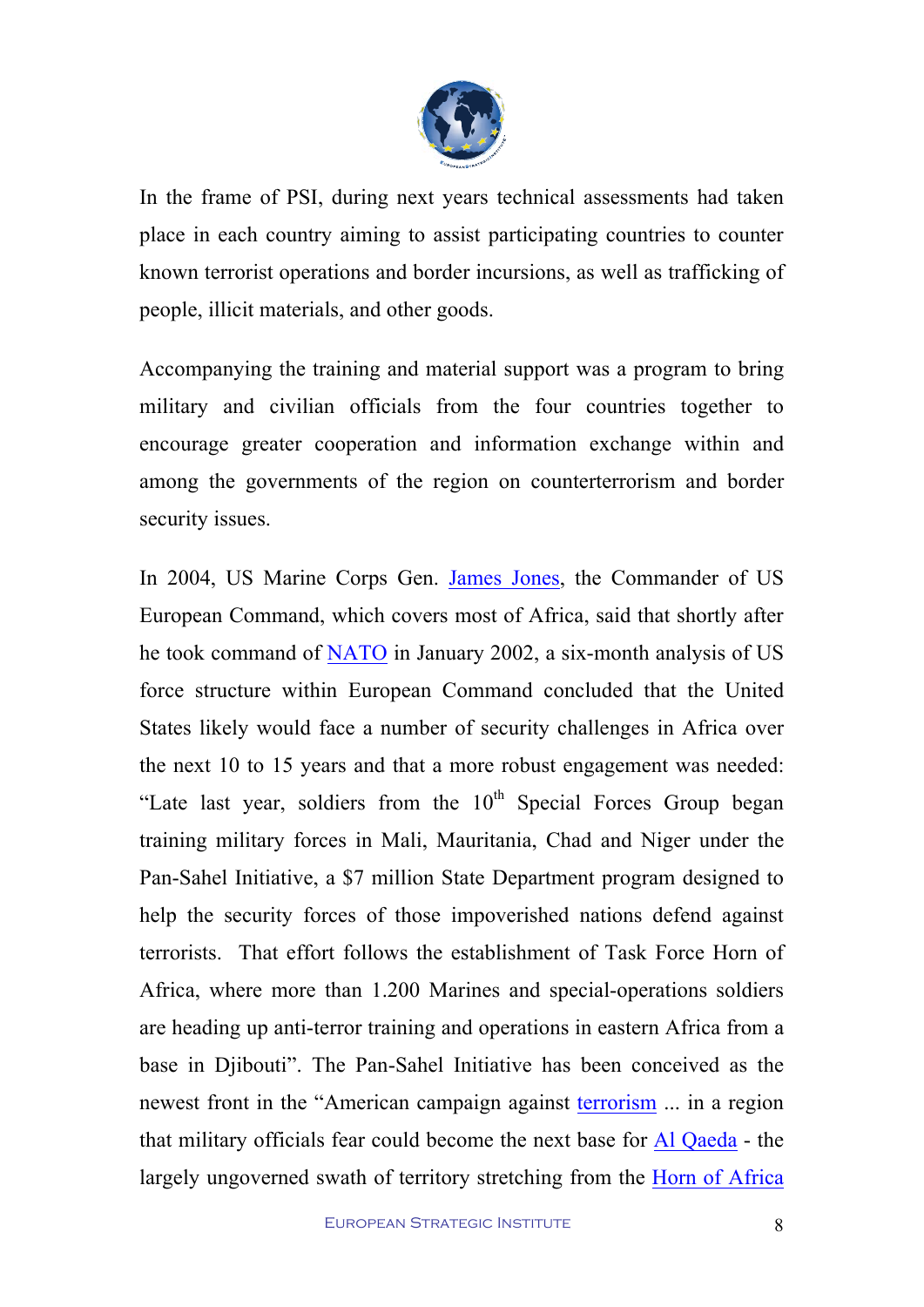

to the Western Sahara's Atlantic coast". In this frame, the vast and arid Sahel region has been viewed as a new Afghanistan, with well-financed bands of Islamic militants recruiting, training and arming themselves. According to PSI staff, terrorist attacks like the one on 11 March 2004 in Madrid that killed 191 people seem to have a North African link and may presage others in Europe. Thus, having learned from missteps in Afghanistan and Iraq, the American officers have been willing pursuing this battle with a new approach: instead of planning on a heavy American military presence, they preferred dispatching Special Operations forces to countries like Mali and Mauritania in West Africa to train soldiers and outfit them with pickup trucks, radios and global-positioning equipment.

According to Washington's geopolitical conception, the Sahel region is of primary strategic importance as the so-called Salafite Sub-Saharian



European Strategic Institute 9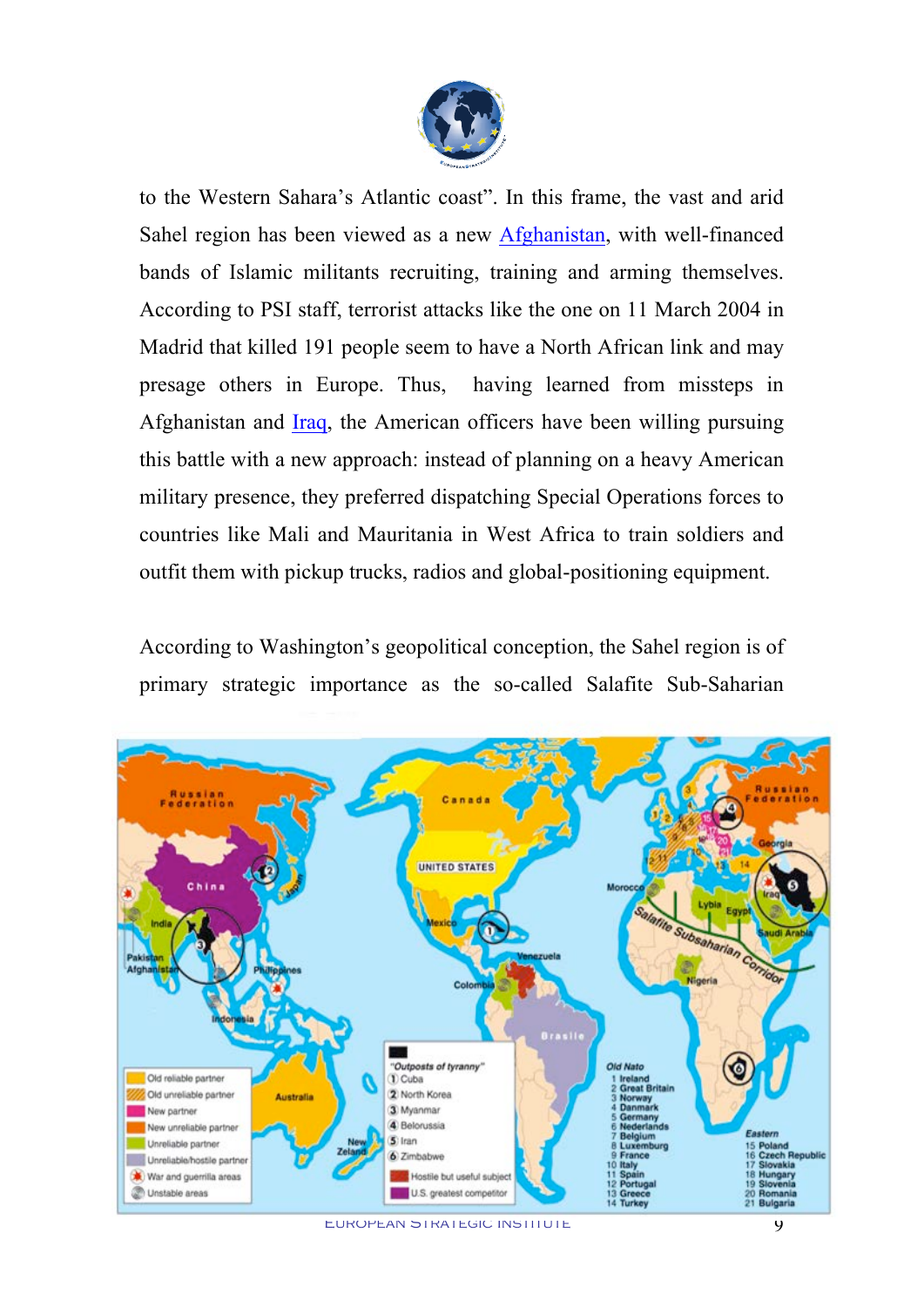

Corridor links between them the Atlantic Ocean with the Indian Ocean, establishing a bridge between American capability of transportation from the USA to he Western African coast and American military presence at the Horn of Africa. This Coridor is in-between a number of African and Middle East states considered by Washington as of primary geopolitical importance in one hand, and as "unreliable partners" on the oher: Nigeria in he South and Morocco, Libya, Egypt and the Arab Gulf states in the North. But, ofcourse, the optimum geopolitical option of Washington should be the expansion of US control on the whole area in both sides of the Corridor.

Thus, in May 2004, Washington decided to expand PSI including Senegal and possibly other countries and the U.S. European Command asked for \$125 million for the region over five years. Next month, **a** group of 30 Marines and Sailors from US Marine Corps Forces, Europe, Atlantic, and Second Marine Expeditionary Force, was formed up to take part in the PSI. Its goal was to train African units in basic individual infantry skills up to company-level tactics, increasing their capabilities to stem the flow of illicit arms, goods, and people into their nations in order these nations to be able to stifle any attempts of terrorists seeking and establishing sanctuaries in the region. The Marines focused their efforts specifically on the countries of Chad and Niger for eight weeks each during the summer of 2004.

In 2005, the PSI was replaced by The Trans-Sahara Counter Terrorism Initiative (TSCTI) expanded to include more countries. The TSCTI has been supposed to increase assistance with detection and response to the migration of asymmetric threats throughout the region. US officials claim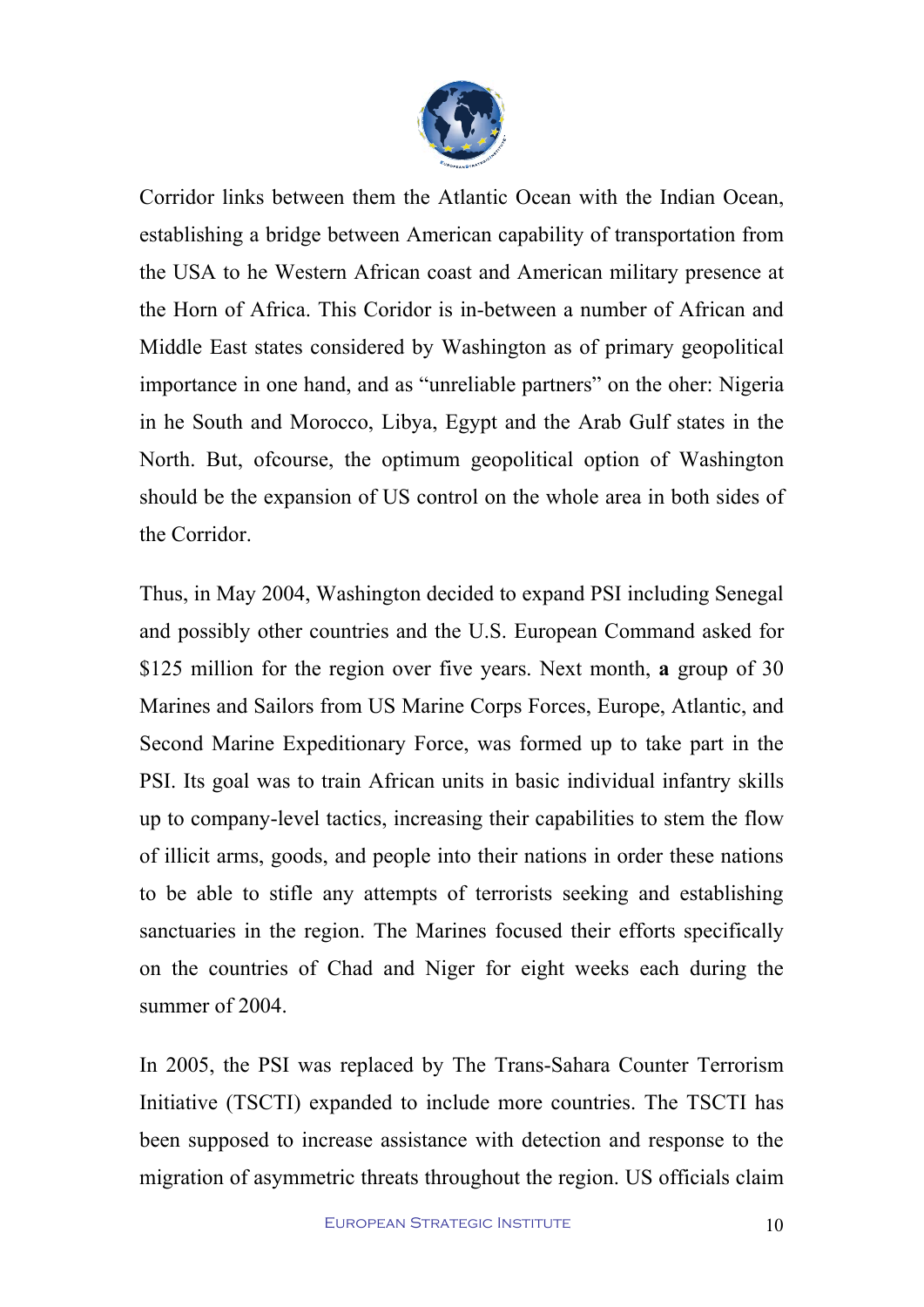

that the initiative will also help these nations maintain security by building the capacity to prevent conflict at its inception as TSCTI seeks to maximize the return on investment by implementing reforms to help nations become more self-reliant. Operation Enduring Freedom – Trans Sahara (OEF-TS) is the US military component of TSCTI. EUCOM executes OEF-TS through a series of military-to-military engagements and exercises designed to strengthen the ability of regional governments to police the large expanses of remote terrain in the trans-Sahara.

The new program is better funded - it receives about \$100 million a year for five years - and have a wider scope, adding Morocco, Algeria, Tunisia, Senegal and Nigeria to the original four countries included in the Pan Sahel Initiative. And unlike the program it replaced, the TSCTI

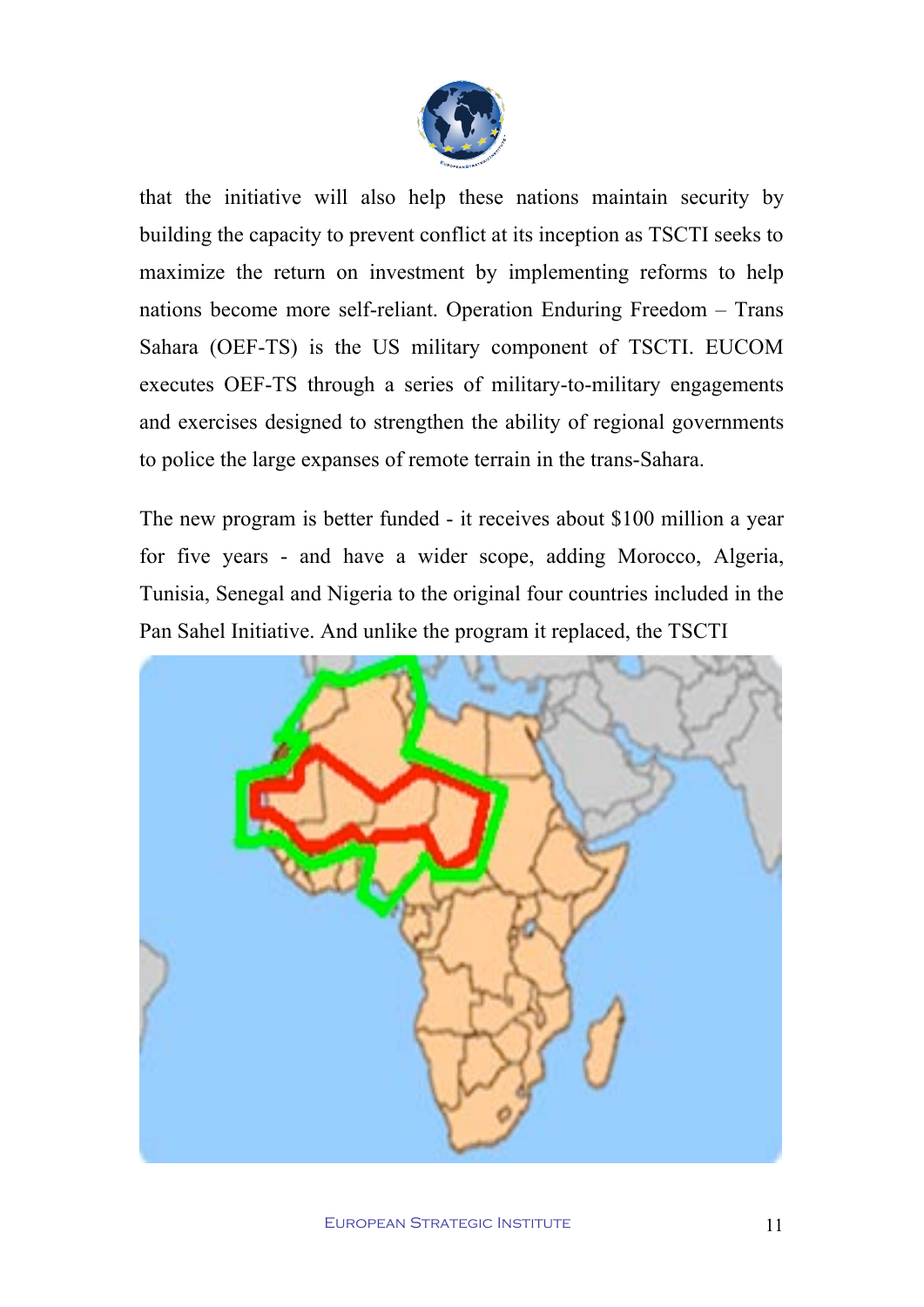

introduced a more comprehensive approach to security: the Defense Department continues to focus on military operations, expanding its scope from the company to the battalion level, but other US government agencies also become active players in the program. The US Agency for International Development, for example, addresses educational initiatives; the State Department, airport security; and the Department of Treasury, efforts to tighten up money-handling controls in the region.

According to US official statements, "It becomes a broader package approach. We are not just developing one muscle in the body, we are developing the whole body. While providing an interagency approach to the region, the United States will continue efforts to get participating nations to think regionally about their mutual security concerns. If we revert to bilateral, stovepipe programs, we simply won't be as effective as if we can maintain a multilateral effort". Thus, the new initiative is supposed to represent an important step in the US' effort to address and fight global terror, with an emphasis on prevention rather than reaction. By building African nation's ability to counter terrorism within their borders, Washington hopes that can help prevent the region from becoming a safe haven where terrorists can train, organize and plan their operations in cooperation with human traffickers and drugs smugglers: "This is an excellent example of getting ahead of the power curve and not being behind it and having to try to catch up. And we are getting ahead of the power curve by building the capacity of our friends. The notion that the United States is capable of confronting the threat of global terrorism alone is just a physical impossibility. So you have to build the capacity of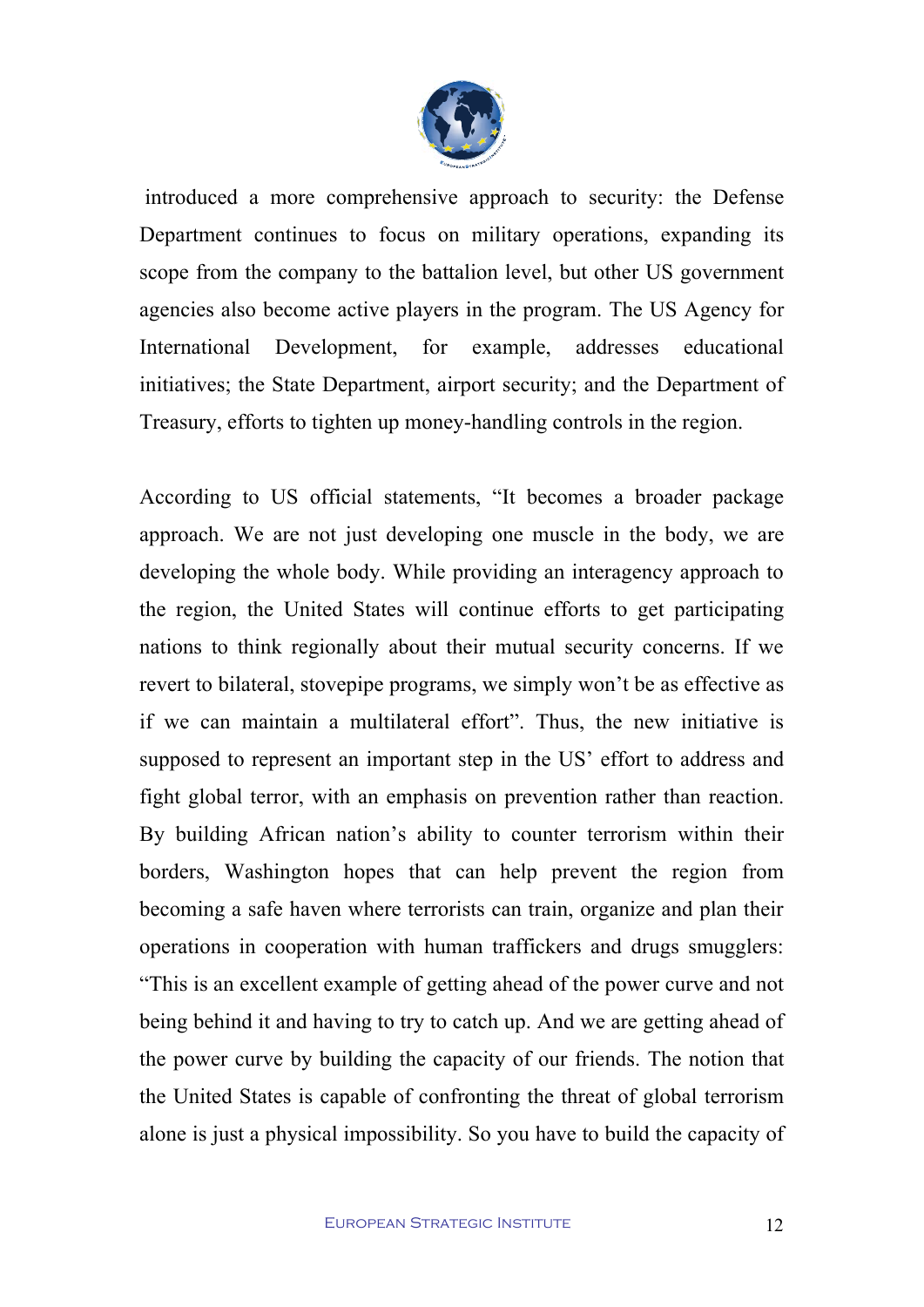

like-minded states to be able to help you confront the threat. And that's what the Trans Saharan Counterterrorism Initiative represents".

It is a matter of fact that, viewed globally, anti-terror war is strongly linked to the international organized crime activities among which human trafficking is one of the major reasons of the illegal immigration's growing flu from Africa to the western countries. All three major antiterror wars of nowadays (namely the Washington's war against Al Qaeda, the Moscow's war in Chechnya and the Beijing's war against the separatist Muslim movement of the Xing Yang western province of the country) are viewed by the American, Russian and Chinese governments as wars against Islamic fundamentalism and terrorism. On a world wide scale, terrorist organizations use mainly two logistics networks connected with mafia and other international crime organizations: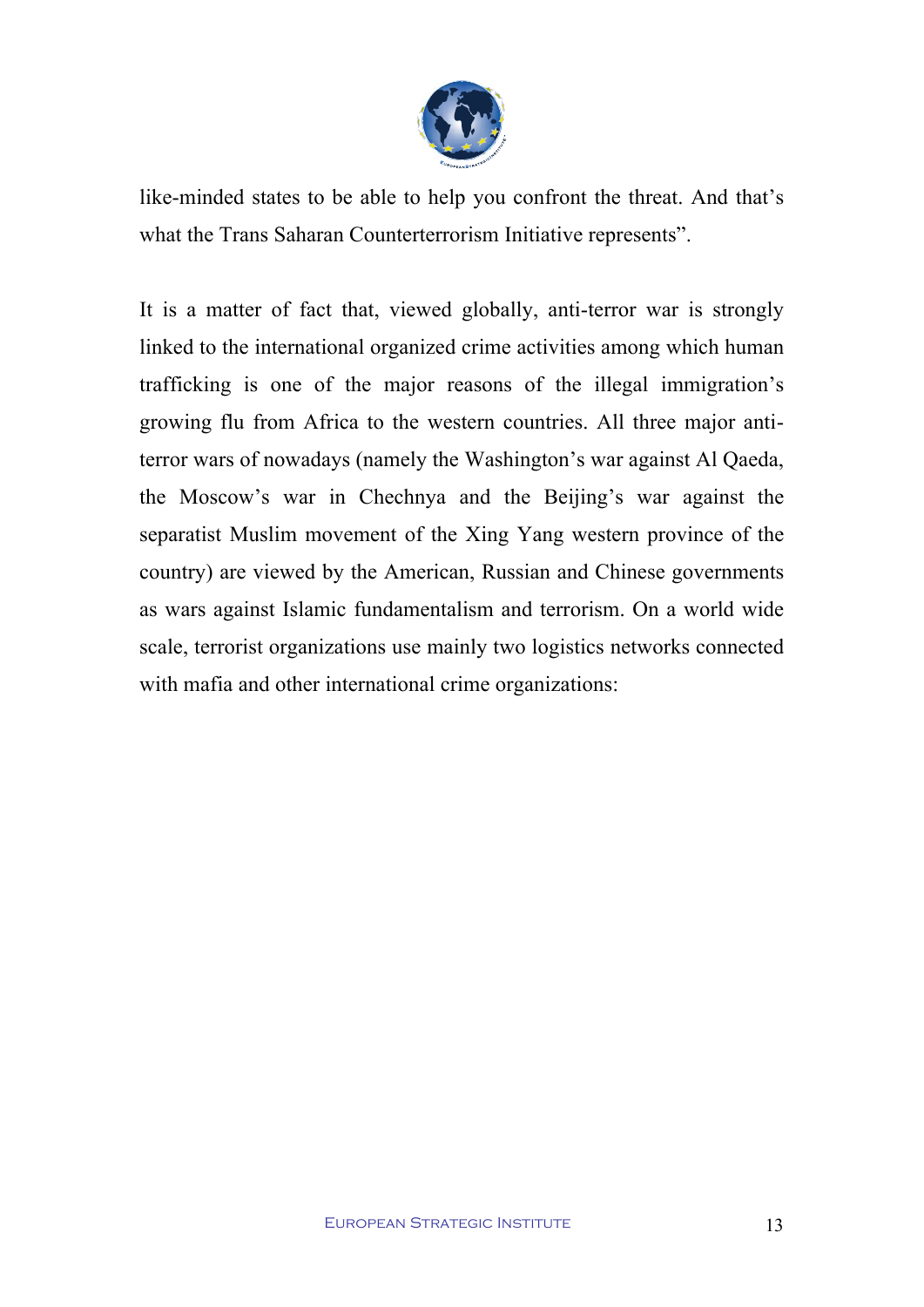



One of these networks is controlled by Russian, Caucasian and Balkan mafias, strongly implemented not only in Europe but in the US as well. The other, is controlled by the salafite terrorism of Sub-Sahara region connected Eastward with the Central and South-East Asian crime organizations.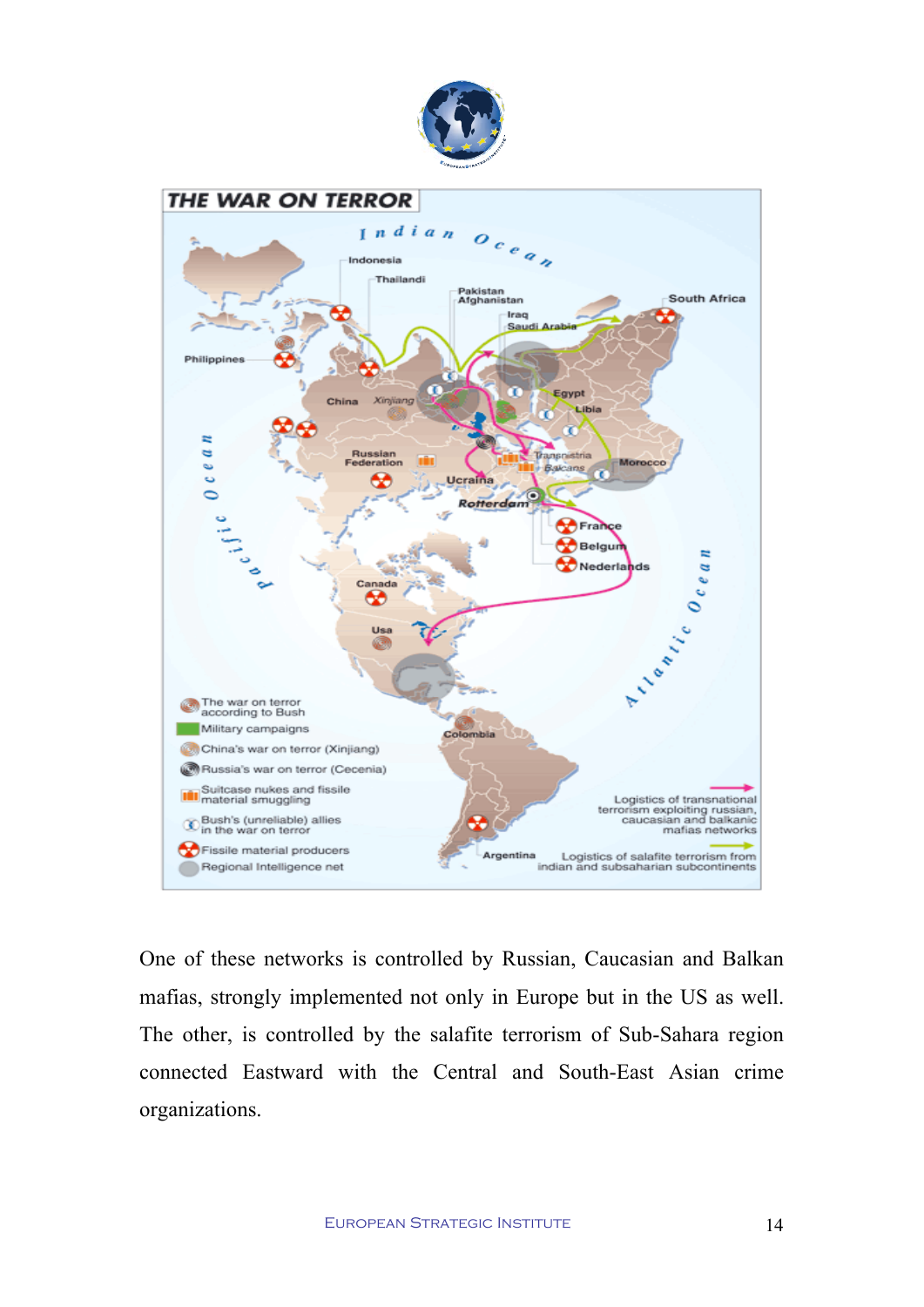

The decision to replace the PSI, aiming only the military training of the Sub-Saharian states' security forces, with the TSCTI, aiming the US military involvement in the Sub-Saharian region and in Maghred as well, came after the success of TSI, in cooperation with the Chadian forces, to capture Abderrazak al-Para, a key figure in the extremist Salafist Group for Call and Combat, who was turned over to the Algerian government in 2004, permitting thus the strategic articulation of the anti-terror war on the issues of human trafficking and drugs smuggling in the North and Western Africa; and, thereby, justifying the direct military involvement of the USA in the geopolitics of the area which, until then, was almost monopolized military by France.

The "El Para affair" begun in 2003, when the Algerian government launched a major diplomatic offensive to obtain financial and military support from Washington. Its efforts were given an enormous boost by Abderrazak El Para, a former Algerian special forces officer who had gone over to the Salafist Group for Preaching and Combat (GSPC). On 4 January, the day before a high-level United States military delegation arrived in Algiers to discuss the resumption of arms sales to Algeria as part of the fight against terrorism, El Para's group attacked a military convoy near Batna, killing 43 soldiers. On the basis of a video recording (considered by many analysts as a forgery) the Algerian army's secret service, the all-powerful Department of Intelligence and Security (DRS, formerly Military Security), tried to persuade public opinion that El Para was a lieutenant of Osama Bin Laden in charge of establishing Al Qaeda in the Sahel region. Shortly after, the US eased the arms embargo on Algeria and announced the sale of anti-terrorist equipment to it. William Burns, Assistant Secretary of State for Near Eastern Affairs, had already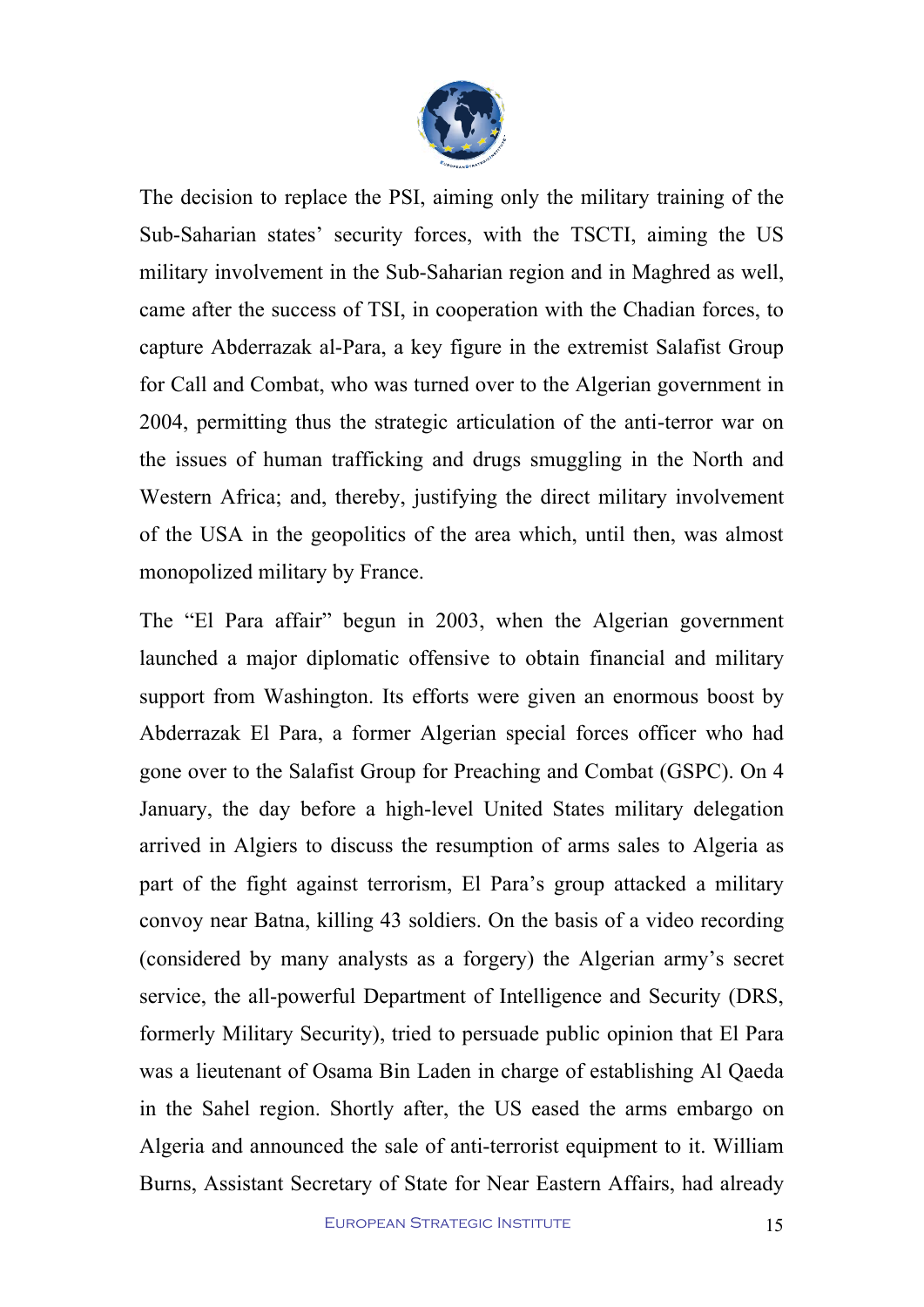

declared in Algiers in 2002 that "Washington has much to learn from Algeria on ways to fight terrorism".

Another El Para operation speeded the rapprochement between Algiers and Washington. Between 22 February and 23 March 2003, 32 tourists (16 Germans, 10 Austrians, four Swiss, a Swede and a Dutchman) were abducted in the Illizi region of the Algerian Sahara. After secret negotiations, of which no details ever leaked out, they were released in two stages: the first group in May 2003 and the second in August 2003. A female German hostage died in the desert and was buried there.

As a target of Al Qaeda, Algeria was of course a natural ally of the US. For some strategic analysts, just as the hunt for Bin Laden was used to justify the occupation of Afghanistan and the establishment of military bases in the strategically important region of central Asia, El Para was to serve as a minor bogeyman justifying a US military presence in the Sahel, alleged to be a potential rear base for Al Qaeda.

In March 2004 General Charles Wald, Deputy Commander of the US European Command (Eucom), claimed that members of Al Qaeda were trying to establish themselves "in the Northern part of Africa, in the Sahel and the Maghreb. They are looking for sanctuary as they did in Afghanistan when the Taliban were in power. They need a stable place in which to equip themselves, organise and recruit new members".

The Bush administration seemed in no hurry to get hold of "Bin Laden's right-hand man in the Sahel". The cynical explanation is probably the correct one: after the 9/11 attacks the US had every interest in a rapprochement with the Algerian regime. Announcing the sale of antiterrorist equipment to Algeria in 2003, Washington declared it "the most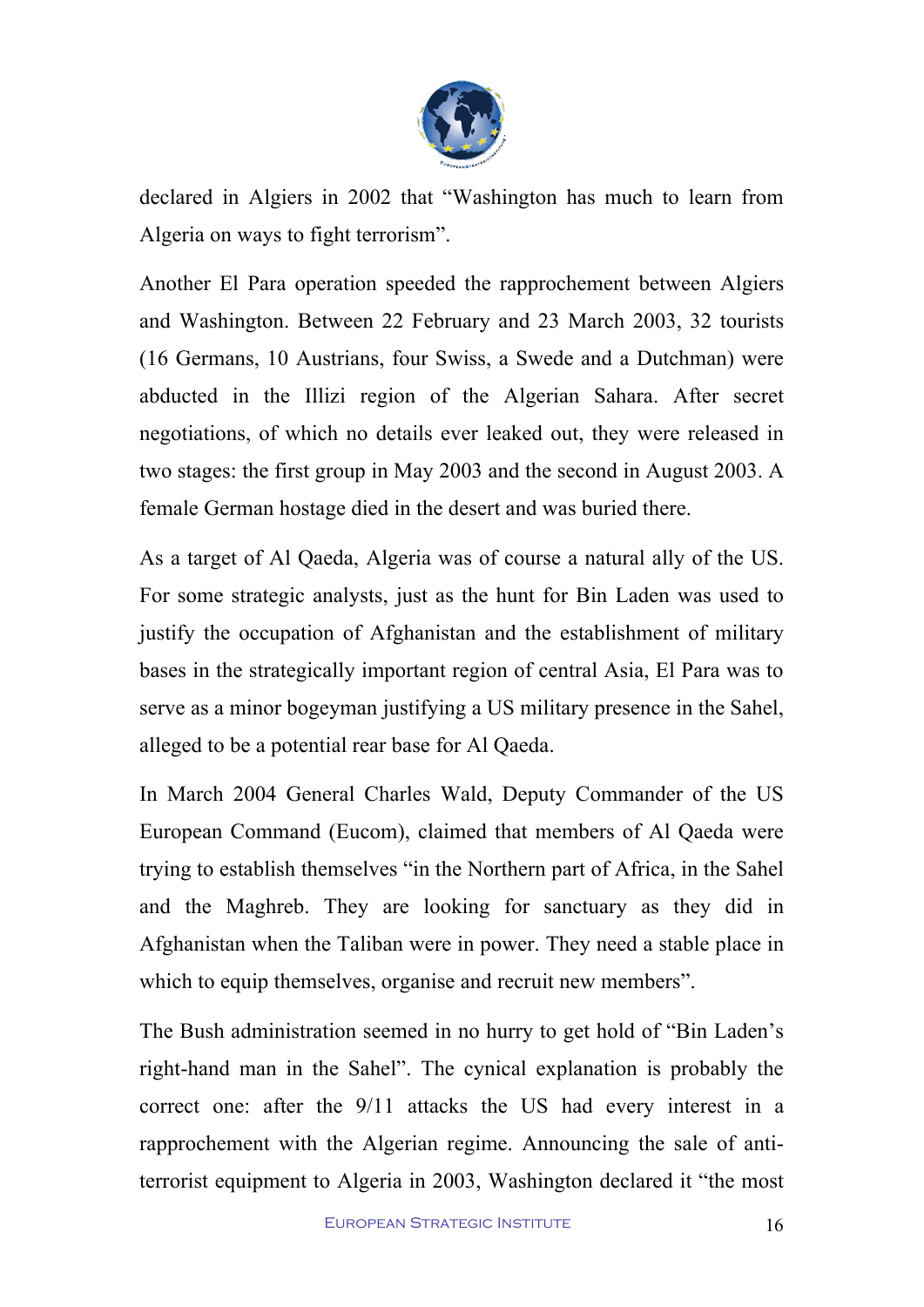

democratic country" in the Arab world. The main US objective was to gain military footholds in the Maghreb and the Sahel. Its pan-Sahel Initiative (PSI) had already began as part of a plan to restructure US military bases throughout the world, replacing large structures that were costly and inflexible with a network of small operational bases requiring limited personnel.

Northern and Western Africa are central to this project because of their oil reserves, which currently cover 17% of US needs and will probably account for 25% of US imports over the next 10 years. The international map of energy supply shows clearly that, in the frame of the current



competition for the world's energy sources, Maghreb and West Africa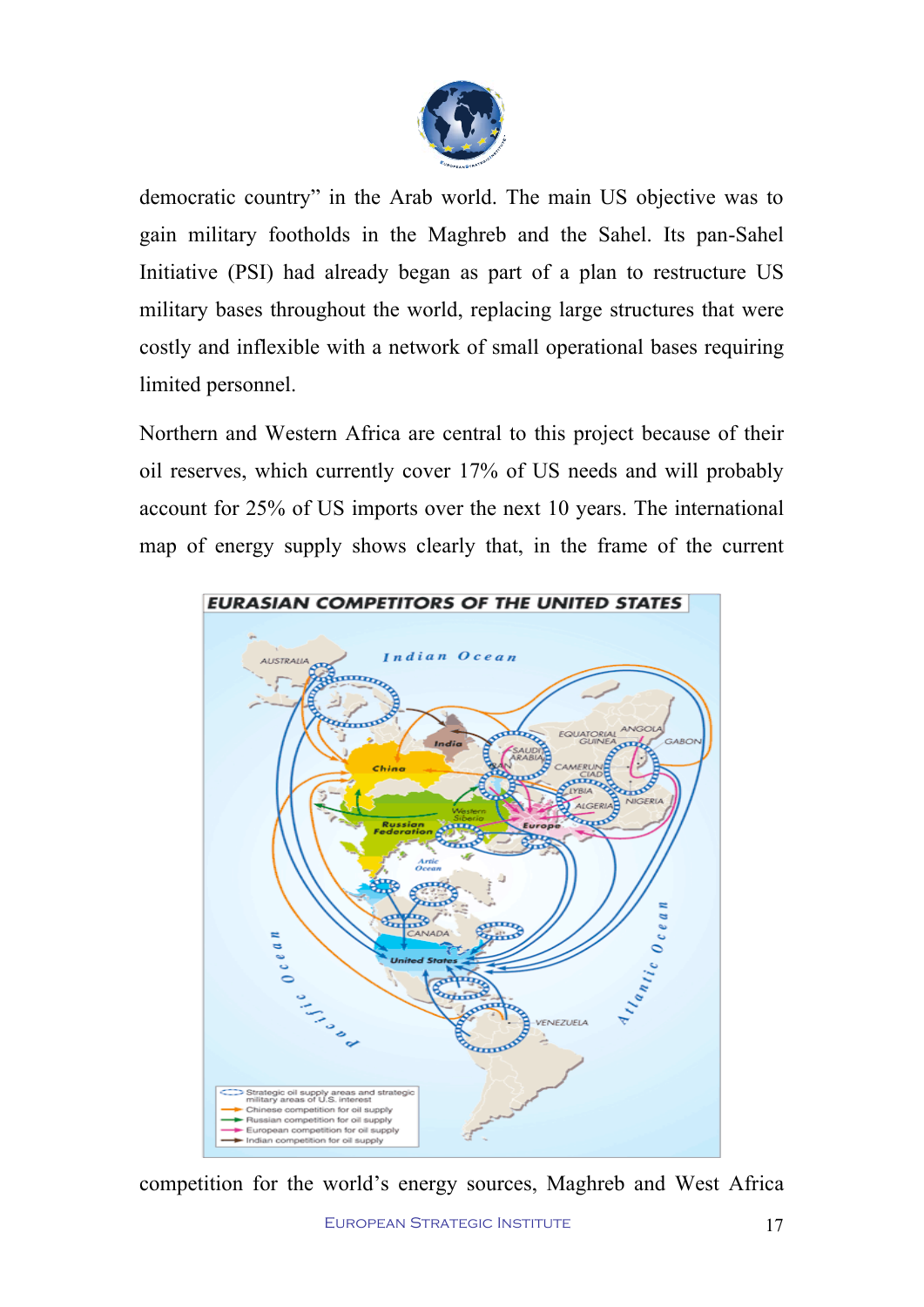

constitute main areas of geopolitical interest. Algeria's "Sonatrach" plays a major role, as the largest company in Africa, with an estimated turnover of \$32 billion in 2004. The US has already stationed a contingent of 2.000 troops in Djibouti, which has been a French military base since the colonial period, and it plans to establish another dozen bases in the region: in Senegal, Mali, Mauritania, Niger, Chad, Ghana, Morocco, Tunisia and Algeria, all countries of TSCTI project. There have been Algerian media reports of the existence of an US military outpost with 400 special forces not far from Tamanrasset in the South of Algeria. Washington apparently now sees Algeria as a pivotal state, vital for its future military deployment in the region, in accordance with the geostrategic concept of a Greater Middle East.

The high budget of TSCTI which replaced the PSI in 2005, should allow it to increase arms sales to the region. The US offensive is encroaching on France's traditional zones of influence, as US firms begin to target the French strongholds of Chad, Angola and Gabon. The US administration is also bent on marginalising France's military role in the region. Despite its support for the Algerian military regime throughout the years of "total war", France is clearly worried that it will be pushed aside by the world's greatest power, which is advancing on all fronts - in arms supplies, oil prospecting and exploitation contracts, and trade agreements. A prime example is the Eizenstat plan to establish a US-Middle East free-trade area in opposition to the Euro-Mediterranean free-trade area planned for 2010: a free-trade agreement has already been concluded with Morocco.